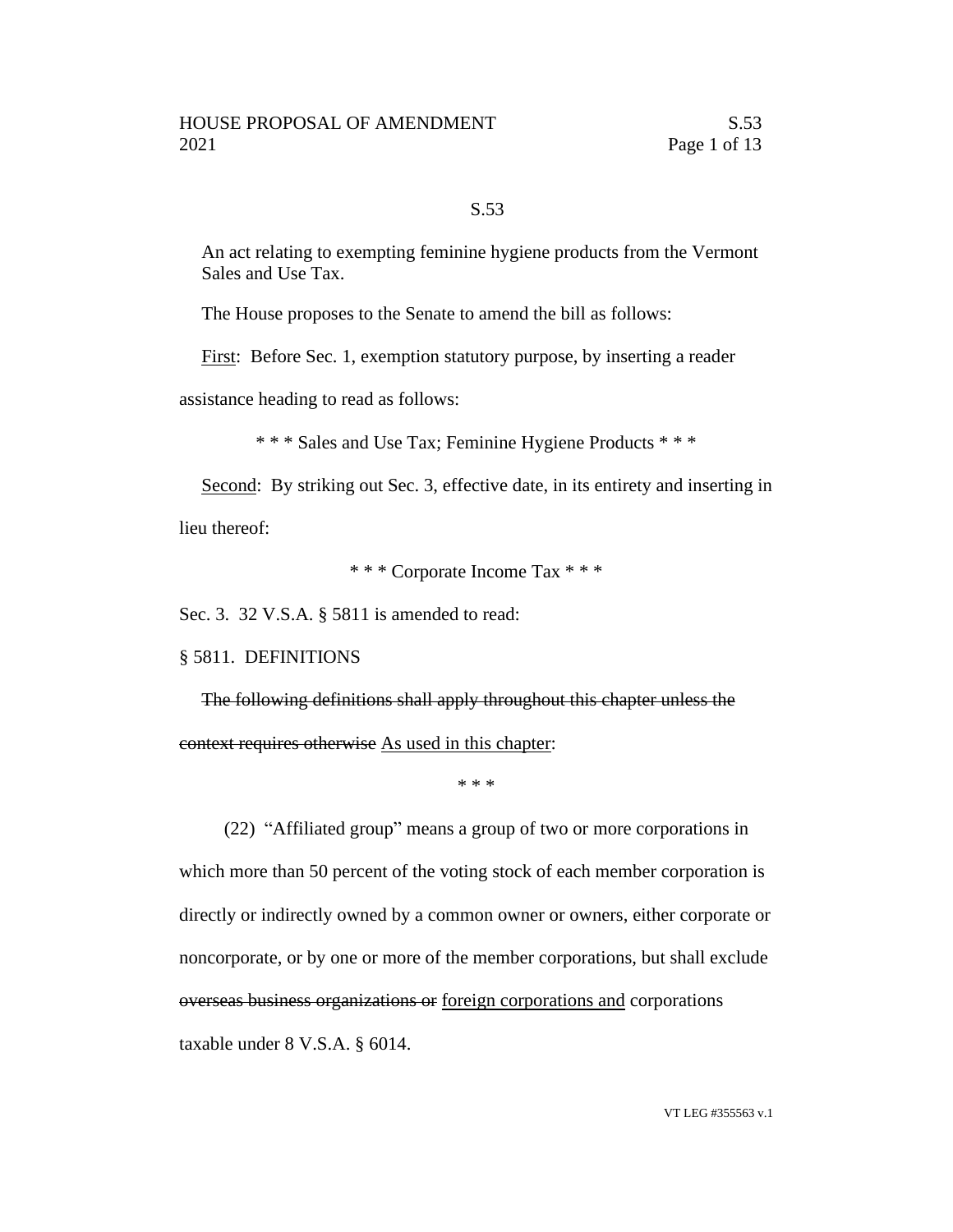(23) "Unitary business" means one or more related business organizations engaged in business activity both within and outside the State among which there exists a unity of ownership, operation, and use; or an interdependence in their functions.

(24) "Overseas business organization" means a business organization that ordinarily has 80 percent or more of its payroll and property outside the 50 states and the District of Columbia. [Repealed.]

\* \* \*

Sec. 4. 32 V.S.A. § 5832(2)(C)–(E) are amended to read:

(C) For C corporations with Vermont gross receipts from \$0– \$2,000,000.00 \$100,000.00, the greater of the amount determined under subdivision (1) of this section or  $$300.00$  \$250.00; or

(D) For C corporations with Vermont gross receipts from \$100,001.00–\$1,000,000.00, the greater of the amount determined under subdivision (1) of this section or \$500.00; or

(E) For C corporations with Vermont gross receipts from \$1,000,001.00–\$5,000,000.00, the greater of the amount determined under subdivision (1) of this section or \$2,000.00; or

(F) For C corporations with Vermont gross receipts from \$2,000,001.00-\$5,000,000.00 \$5,000,001.00-\$300,000,000.00, the greater of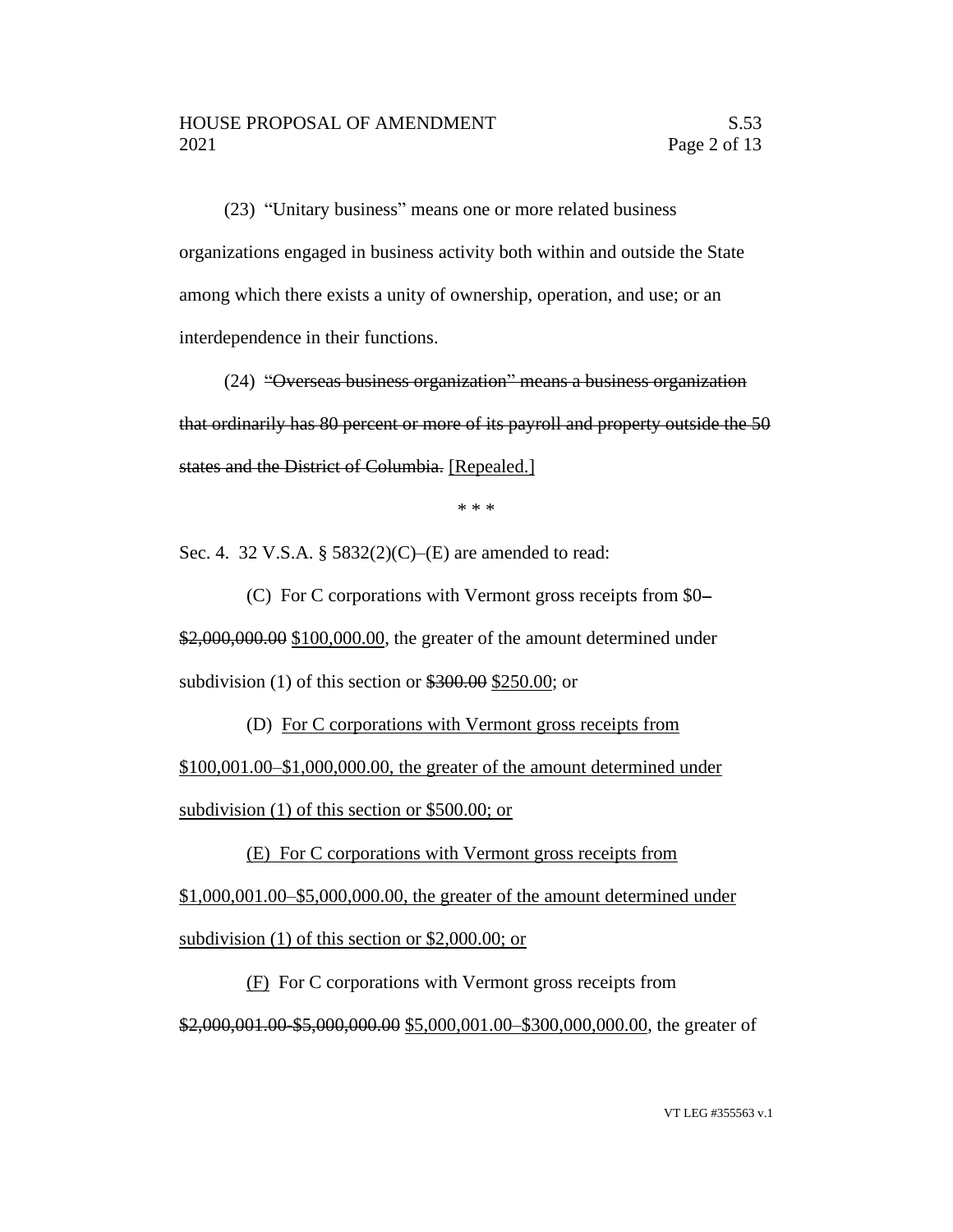the amount determined under subdivision (1) of this section or \$500.00 \$6,000.00; or

(E)(G) For C corporations with Vermont gross receipts greater than \$5,000,000.00 \$300,000,000.00, the greater of the amount determined under subdivision (1) of this section or \$750.00 \$100,000.00.

Sec. 5. 32 V.S.A. § 5833 is amended to read:

### § 5833. ALLOCATION AND APPORTIONMENT OF INCOME

(a) If the income of a taxable corporation is derived from any trade, business, or activity conducted entirely within this State, the Vermont net income of the corporation shall be allocated to this State in full. If the income of a taxable corporation is derived from any trade, business, or activity conducted both within and outside this State, the amount of the corporation's Vermont net income that shall be apportioned to this State, so as to allocate to this State a fair and equitable portion of that income, shall be determined by multiplying that Vermont net income by the arithmetic average of the following factors, with the sales factor described in subdivision (3) of this subsection double-weighted:

(1) The average of the value of all the real and tangible property within this State  $(A)$  at the beginning of the taxable year and  $(B)$  at the end of the taxable year (but the Commissioner may require the use of the average of such value on the 15th or other day of each month, in cases where he or she

VT LEG #355563 v.1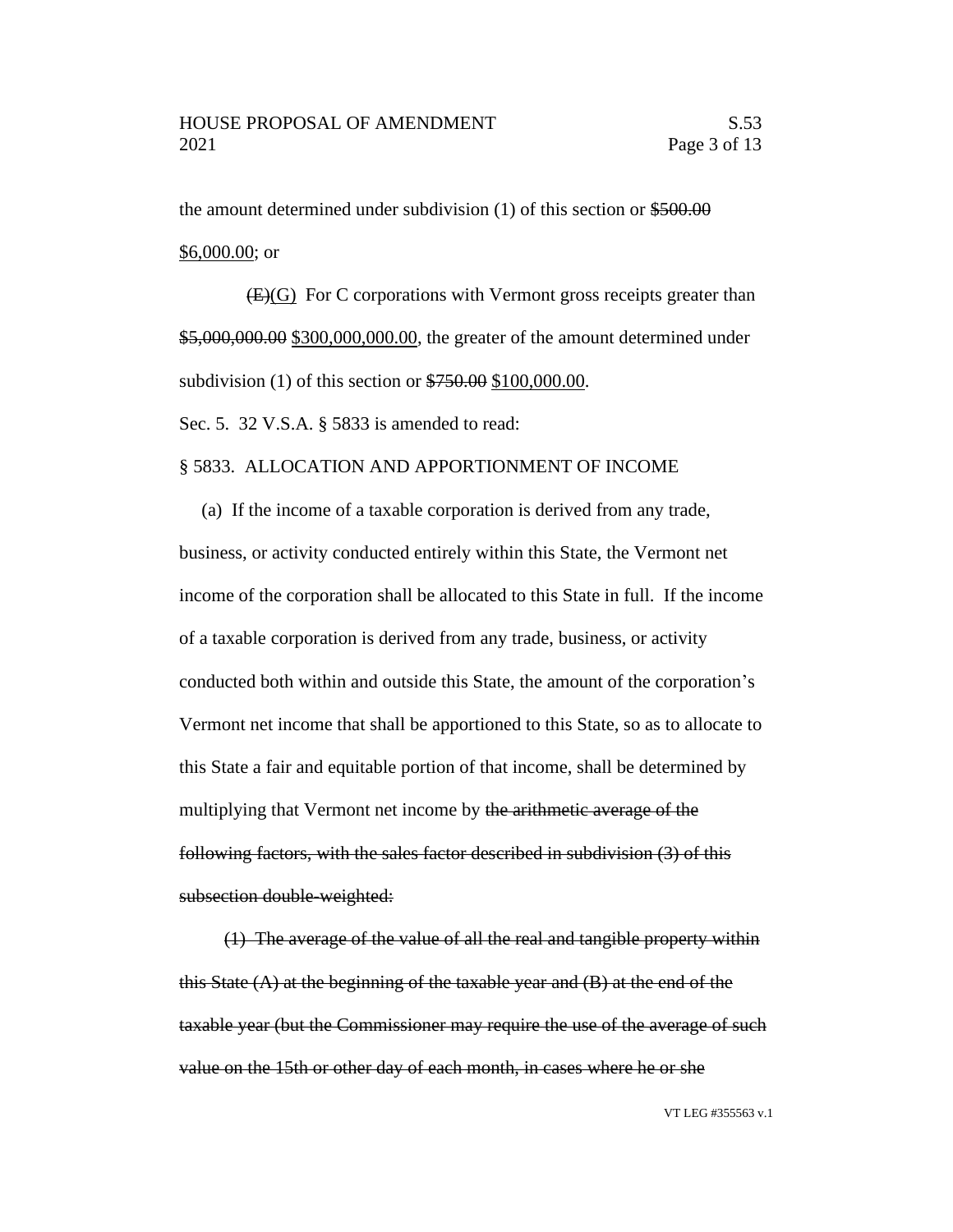determines that such computation is necessary to more accurately reflect the average value of property within Vermont during the taxable year), expressed as a percentage of all such property both within and outside this State;

(2) The total wages, salaries, and other personal service compensation paid during the taxable year to employees within this State, expressed as a percentage of all such compensation paid whether within or outside this State;

(3) The the amount of gross sales, or charges for services performed, within this State, expressed as a percentage of such sales or charges whether within or outside this State.

 $(A)(1)$  Sales of tangible personal property are made in this State if;

 $\overrightarrow{H}$  the property is delivered or shipped to a purchaser, other than the U.S. government, who takes possession within this State, regardless of f.o.b. point or other conditions of sale; or

(ii) the property is shipped from an office, store, warehouse,

factory, or other place of storage in this State; and

(I) the purchaser is the U.S. government; or

(II) the corporation is not taxable in the State in which the purchaser takes possession.

 $(B)(2)$  Sales, other than the sale of tangible personal property, are in this State if the taxpayer's market for the sales is in this State. The taxpayer's market for sales is in this State: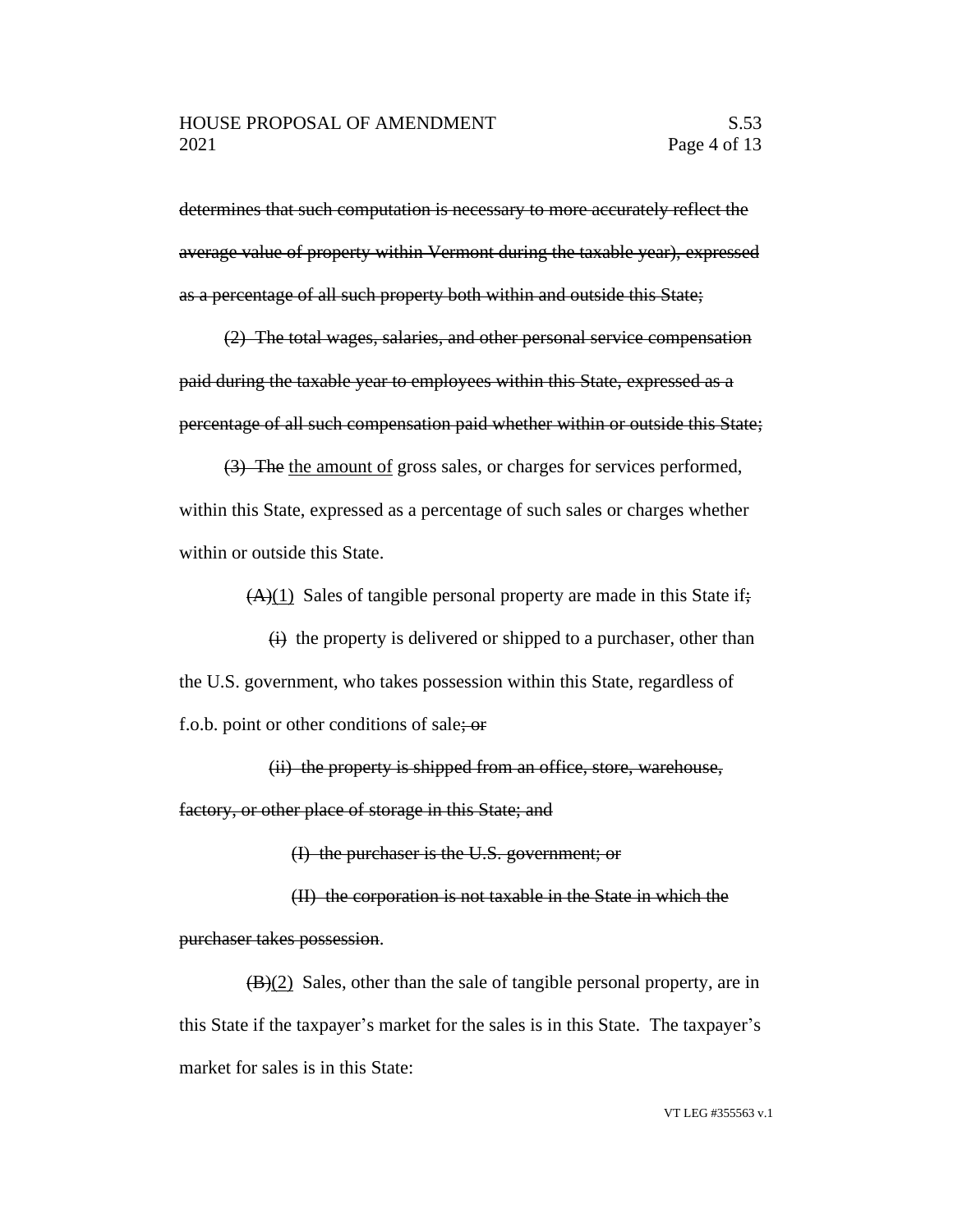$\overline{(i)}$ (A) in the case of sale, rental, lease, or license of real property, if and to the extent the property is located in this State;

 $(ii)(B)$  in the case of rental, lease, or license of tangible personal property, if and to the extent the property is located in this State;

 $(iii)(C)$  in the case of sale of a service, if and to the extent the service is delivered to a location in this State; and

 $(iv)(D)$  in the case of intangible property:

 $(H)(i)$  that is rented, leased, or licensed, if and to the extent the property is used in this State, provided that intangible property utilized in marketing a good or service to a consumer is "used in this State" if that good or service is purchased by a consumer who is in this State; and

 $(H)(ii)$  that is sold, if and to the extent the property is used in this State, provided that:

 $(aa)(I)$  a contract right, government license, or similar intangible property that authorizes the holder to conduct a business activity in a specific geographic area is "used in this State" if the geographic area includes all or part of this State;

(bb)(II) receipts from intangible property sales that are contingent on the productivity, use, or disposition of the intangible property shall be treated as receipts from the rental, lease, or licensing of such intangible property under subdivision  $\overline{(iv)(I)(I)}$  of this subdivision  $\overline{(B)(2)}$ ; and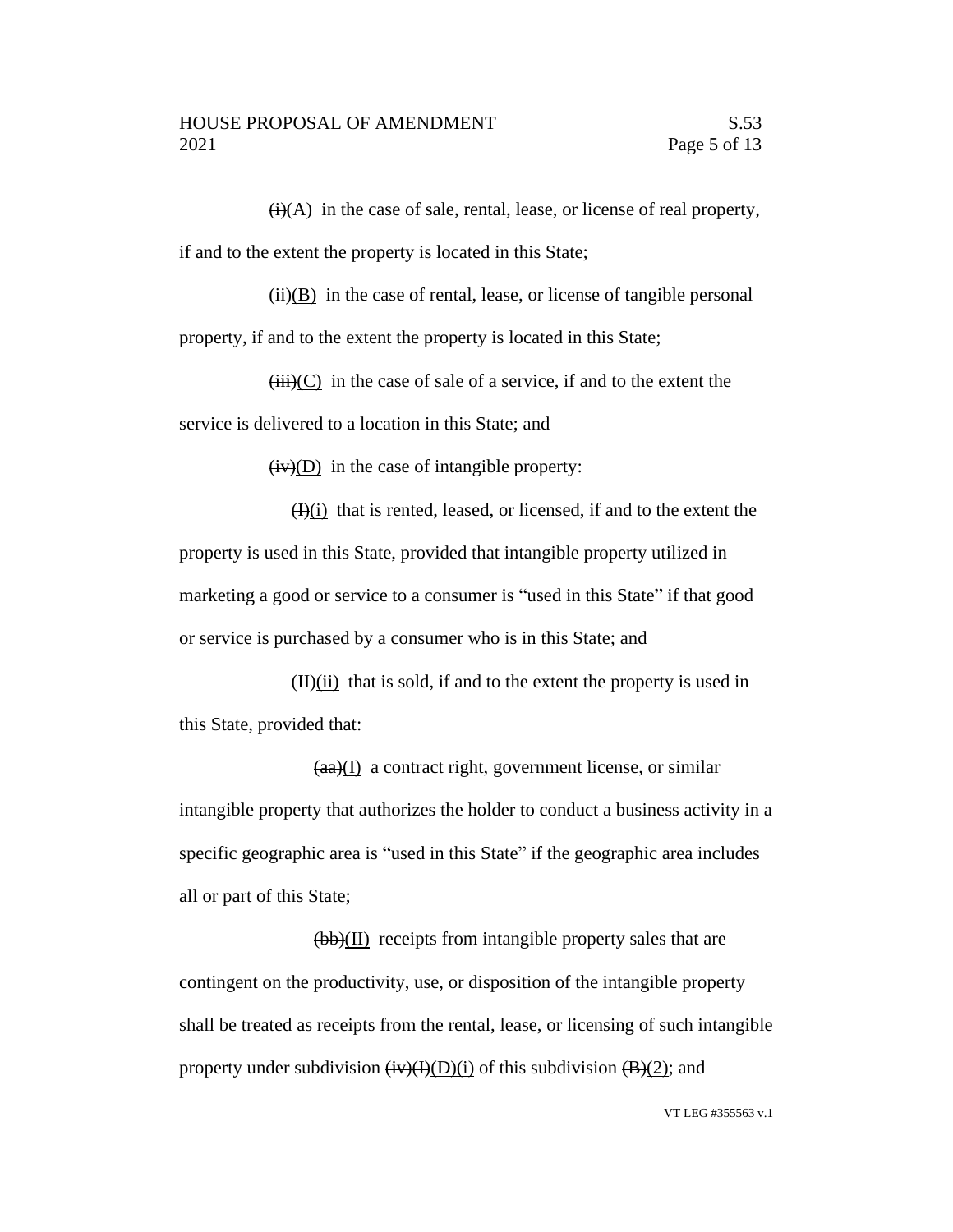$\sqrt{(ee)(III)}$  all other receipts from a sale of intangible property shall be excluded from the numerator and denominator of the receipts factor.

 $\left(\frac{C}{3}\right)$  If the state or states of assignment under subdivision  $\left(\frac{B}{2}\right)$  of this subsection cannot be determined, the state or states of assignment shall be reasonably approximated.

 $(D)(4)$  If the taxpayer is not taxable in a state to which a receipt is assigned under subdivision  $(B)(2)$  or  $(C)(3)$  of this subsection, or if the state of assignment cannot be determined under subdivision  $(B)(2)$  of this subsection or reasonably approximated under subdivision  $\left(\frac{C}{3}\right)$  of this subsection, such receipt shall be excluded from the denominator of the receipts factor.

(E)(5) The Commissioner of Taxes shall adopt regulations as necessary to carry out the purposes of this section.

(6) A taxable corporation subject to apportionment under this section shall report to the Commissioner of Taxes:

(A) the average of the value of all the real and tangible property within this State at the beginning of the taxable year and at the end of the taxable year, provided the Commissioner may require the use of the average of such value on the 15th or other day of each month in cases where the Commissioner determines that such computation is necessary to more accurately reflect the average value of property within Vermont during the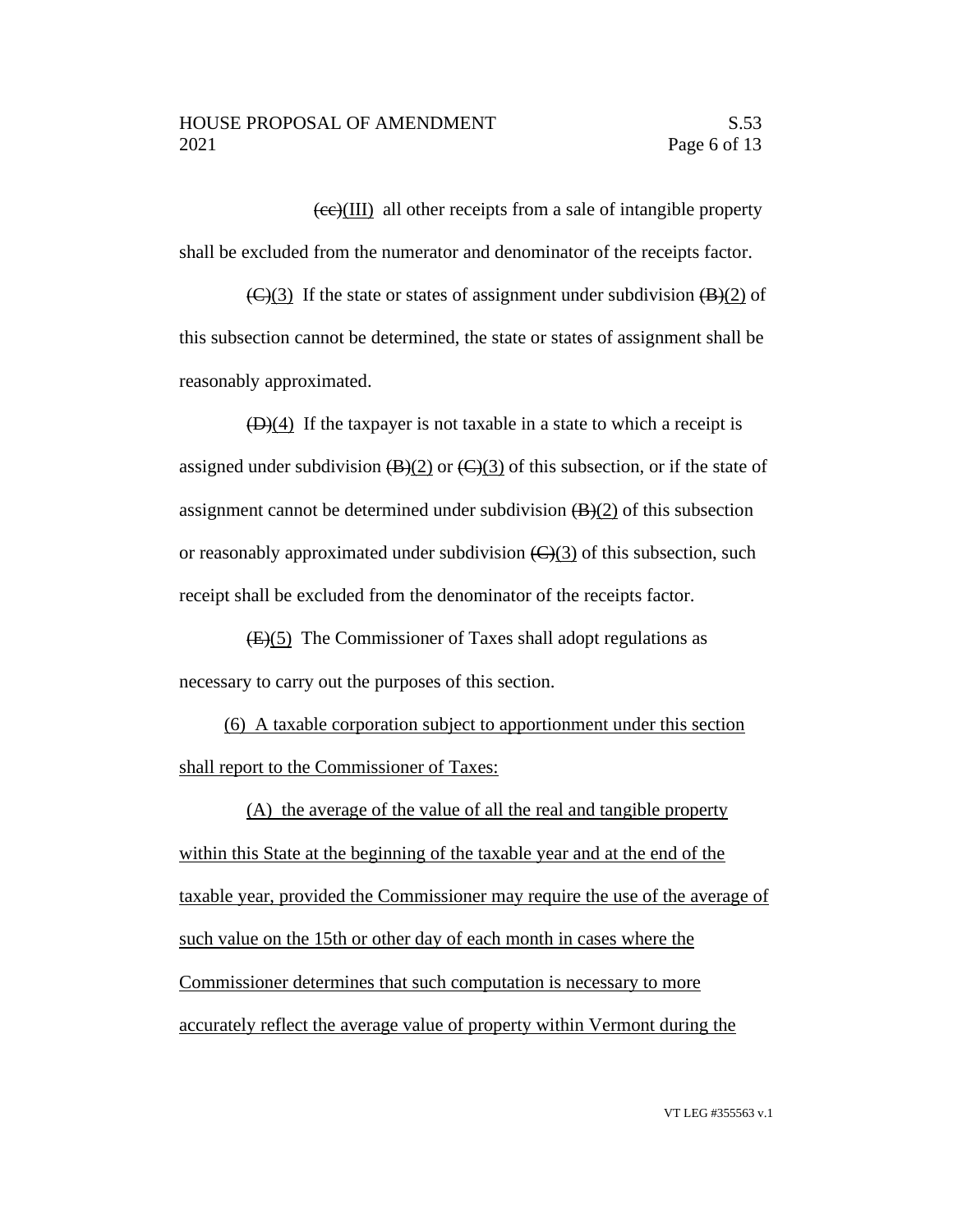taxable year, expressed as a percentage of all such property both within and outside this State; and

(B) the total wages, salaries, and other personal service compensation paid to employees within this State during the taxable year, expressed as a percentage of all such compensation paid, whether within or outside this State.

\* \* \*

Sec. 6. 32 V.S.A. § 5862(d) is amended to read:

(d) A taxable corporation which that is part of an affiliated group engaged in a unitary business shall be treated as a single taxpayer and shall file a group return containing the combined net income of the affiliated group and such other informational returns as the Commissioner shall require by rule. A unitary combined return shall include the income and apportionment factors of any taxable corporation incorporated in the United States or formed under the laws of any state, the District of Columbia, or any territory or possession of the United States and in a unitary relationship with the taxpayer. The income, gain, or losses from members of a combined group shall be combined to the extent allowed under the Internal Revenue Code for consolidated filing as if the combined group was a consolidated filing group, provided that a state tax credit shall not be combined and shall be limited to the member to which the credit is attributed.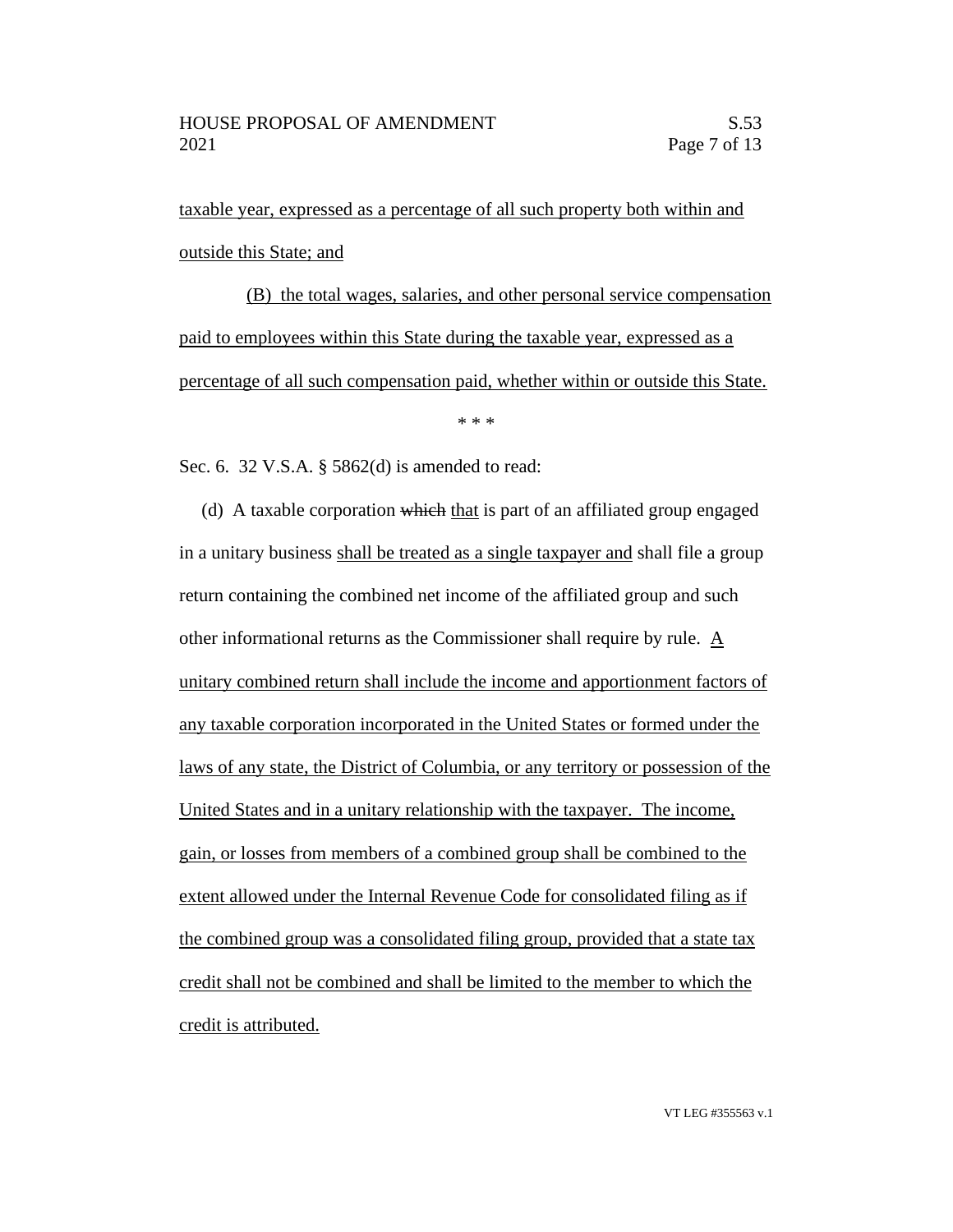### Sec. 7. TRANSITION FROM JOYCE TO FINNIGAN METHOD

(a) For taxable years beginning on and after January 1, 2022, for purposes of determining whether sales are in Vermont and are included in the numerator of the sales apportionment factor, if the activities of any member of a unitary group create nexus with this State, then sales of tangible personal property into Vermont from outside the State by all members of the unitary group shall be included in the Vermont sales factor numerator.

(b) For taxable years beginning on January 1, 2022 and before January 1, 2023:

(1) If any member of a unitary group is taxable in another state, then sales of tangible personal property from a Vermont location into that state by any member of the unitary group shall be excluded from the Vermont sales factor numerator.

(2) If no member of a unitary group is taxable in another state, then sales of tangible personal property from a Vermont location into that state by all members of the unitary group shall be included in the Vermont sales factor numerator.

## Sec. 8. RULEMAKING; REPORT

The Department of Taxes shall adopt rules relating to the unitary combined reporting requirements imposed under this act. The rules required under this section shall include a change from the Joyce to the Finnigan approach to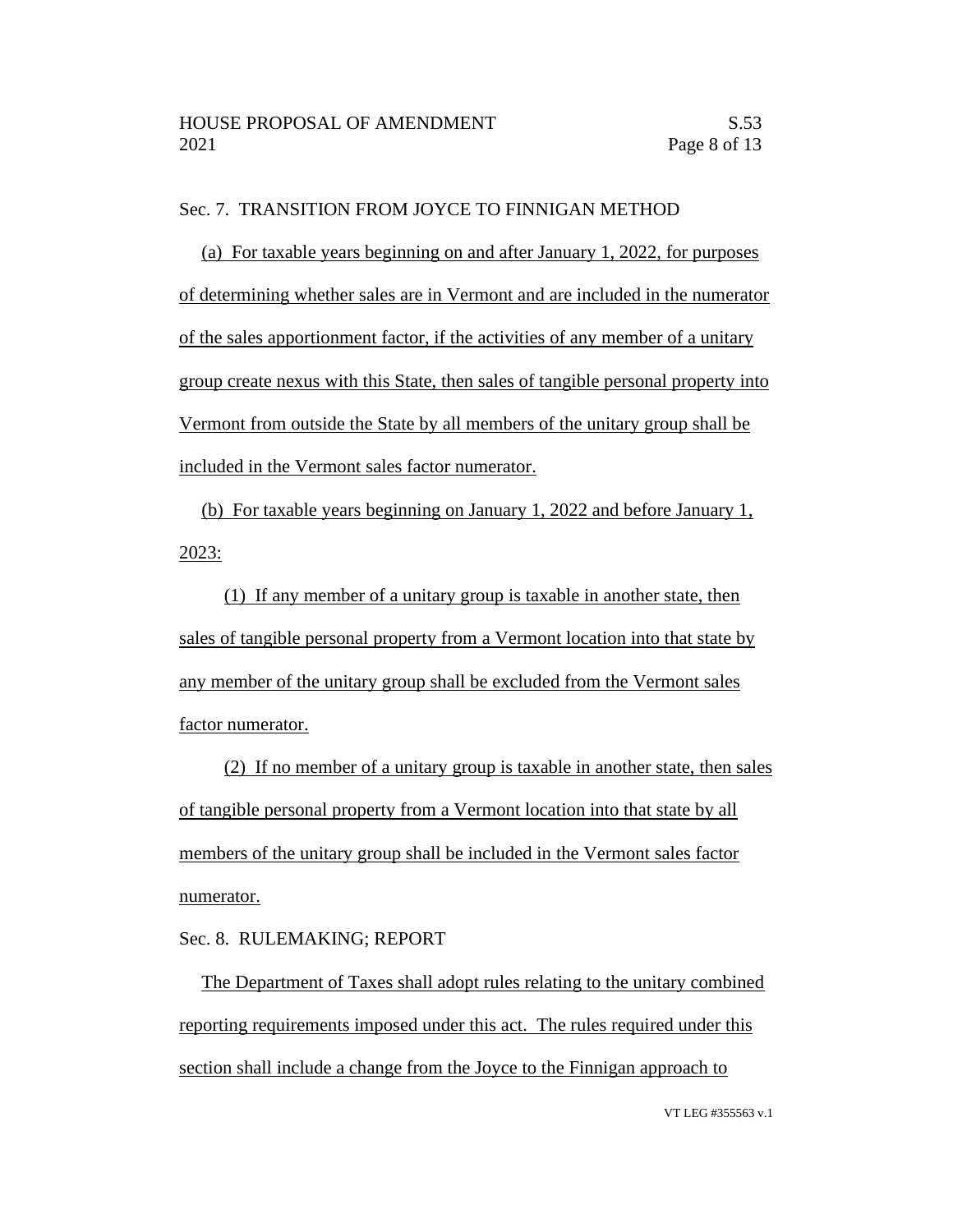applying Vermont jurisdiction to corporations within a unitary group. The Department shall report to the House Committee on Ways and Means and the Senate Committee on Finance, on or before January 15, 2023, on the Department's proposed rules and any recommendations for legislation with

respect to unitary combined reporting.

\* \* \* Sales and Use Tax; Prewritten Computer Software \* \* \*

Sec. 9. 32 V.S.A. § 9701(60) is added to read:

(60) "Vendor-hosted prewritten computer software" means prewritten computer software that is accessed through the Internet or a vendor-hosted server or platform, including where possession of the software is maintained by the vendor or a third party, regardless of:

(A) the method of delivery or transfer, including whether any downloading occurs;

(B) whether the access is permanent or temporary; and

(C) whether the charge for the right of access and for the service is on

a per use, per user, per license, subscription, or some other basis.

Sec. 10. 32 V.S.A. § 9771 is amended to read:

## § 9771. IMPOSITION OF SALES TAX

Except as otherwise provided in this chapter, there is imposed a tax on retail sales in this State. The tax shall be paid at the rate of six percent of the sales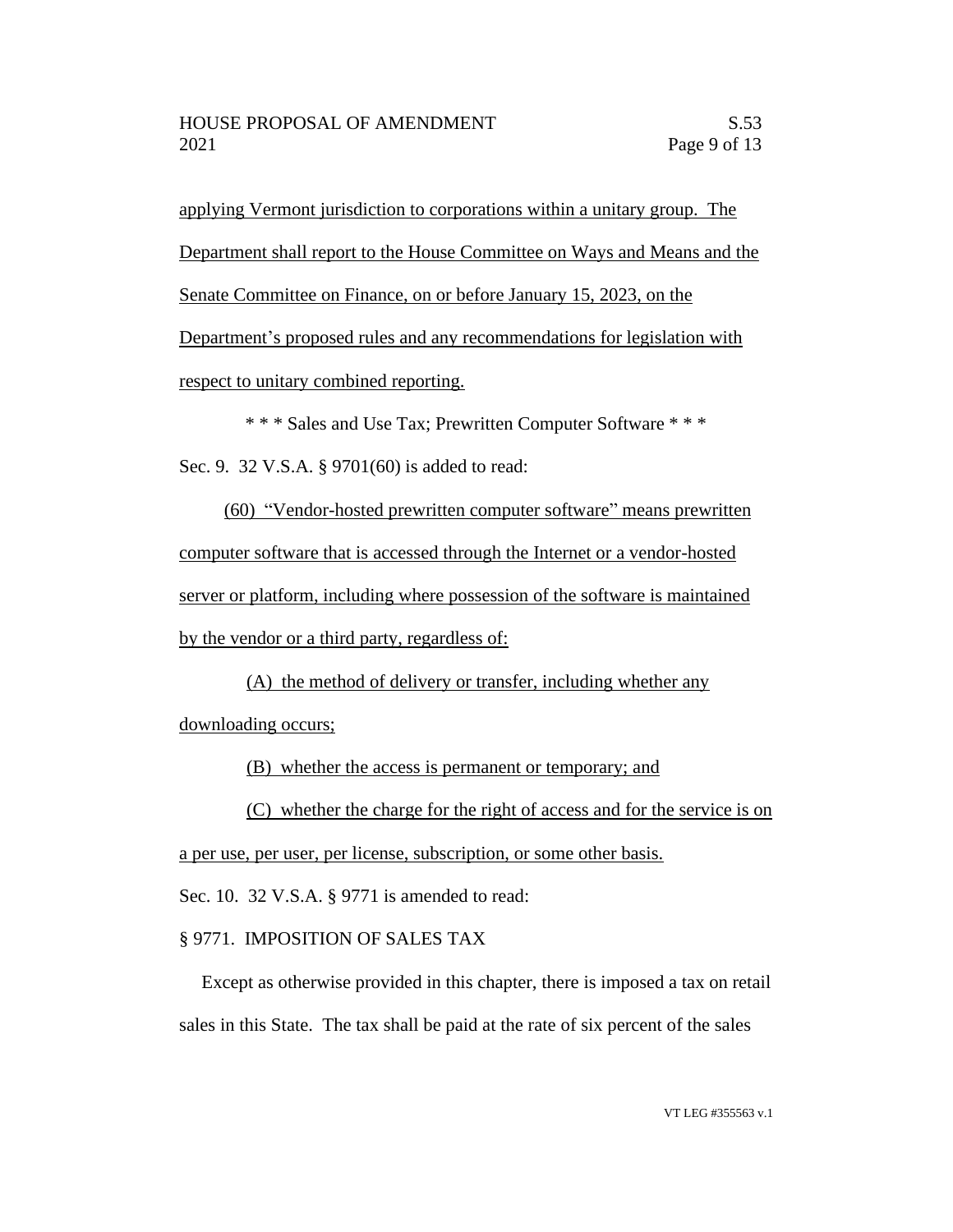price charged for but in no case shall any one transaction be taxed under more than one of the following:

\* \* \*

(7) tangible personal property to an advertising agency for its use in providing advertising services or creating advertising materials for transfer in conjunction with the delivery of advertising service; or

(8) specified digital products transferred electronically to an end user regardless of whether for permanent use or less than permanent use and regardless of whether or not conditioned upon continued payment from the purchaser; or

(9) vendor-hosted prewritten computer software and the right to access and use vendor-hosted prewritten computer software to perform data processing services.

Sec. 11. 32 V.S.A. § 9773 is amended to read:

#### § 9773. IMPOSITION OF COMPENSATING USE TAX

Unless property or telecommunications service has already been or will be subject to the sales tax under this chapter, there is imposed on every person a use tax at the rate of six percent for the use within this State, except as otherwise exempted under this chapter:

\* \* \*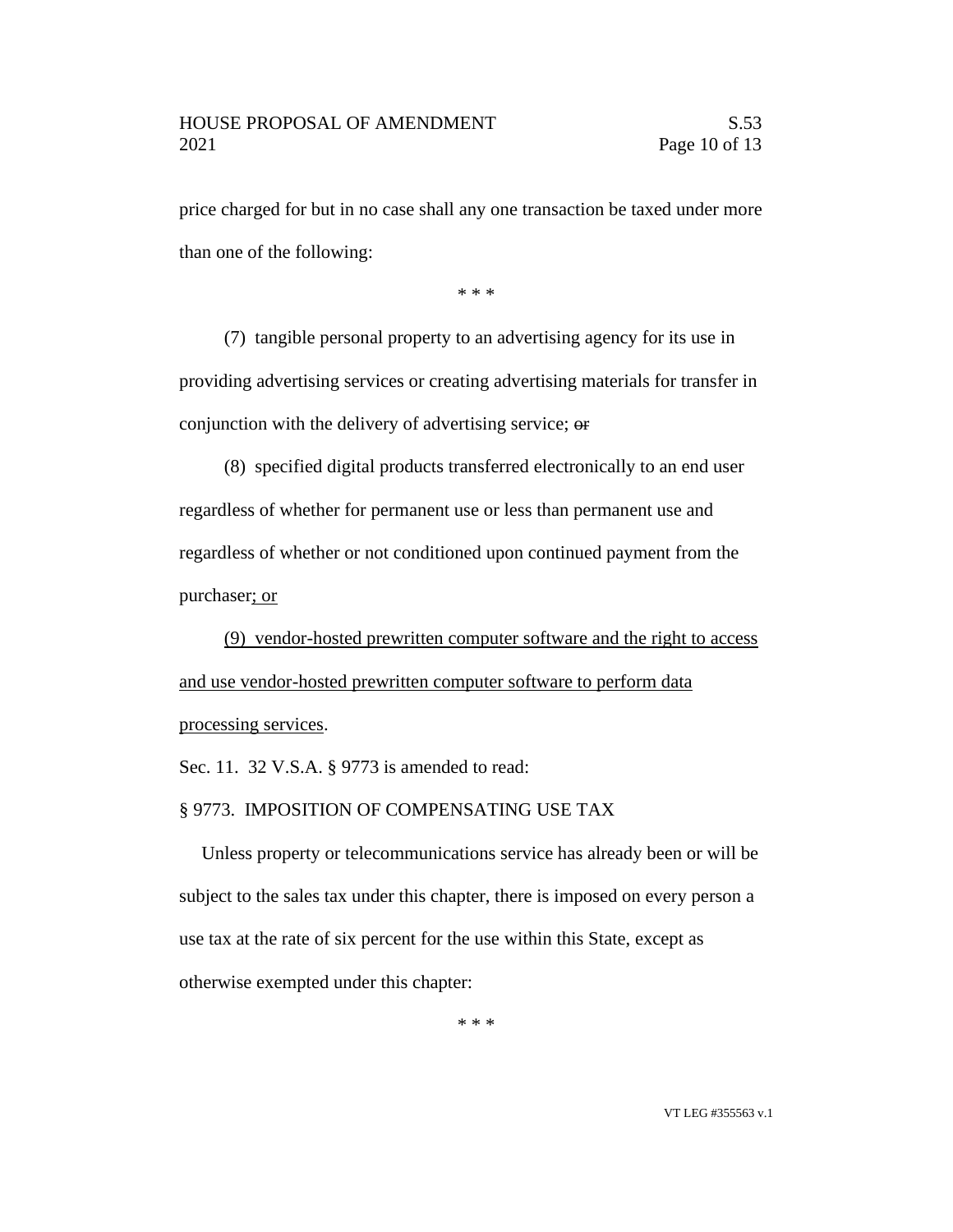(4) specified digital products transferred electronically to an end user; and

(5) telecommunications service except coin-operated telephone service, private telephone service, paging service, private communications service, or value-added non-voice data service; and

(6) vendor-hosted prewritten computer software and the right to access and use vendor-hosted prewritten computer software to perform data processing services.

Sec. 12. REPEAL

2015 Acts and Resolves No. 51, Sec. G.8 (prewritten software accessed remotely) is repealed.

## \* \* \* Fees \* \* \*

Sec. 13. 9 V.S.A. § 5302(f) is amended to read:

(f) Investment companies subject to 15 U.S.C. § 80a-1 et seq. shall pay to the Commissioner an initial notice filing fee of \$2,000.00 and an annual renewal fee of \$1,500.00 \$1,750.00 for each portfolio or class of investment company securities for which a notice filing is submitted.

\* \* \* Income Tax; Military Retirement Exclusion \* \* \*

Sec. 14. 32 V.S.A. § 5811(21)(B) is amended to read:

(B) Decreased by the following items of income (to the extent such income is included in federal adjusted gross income):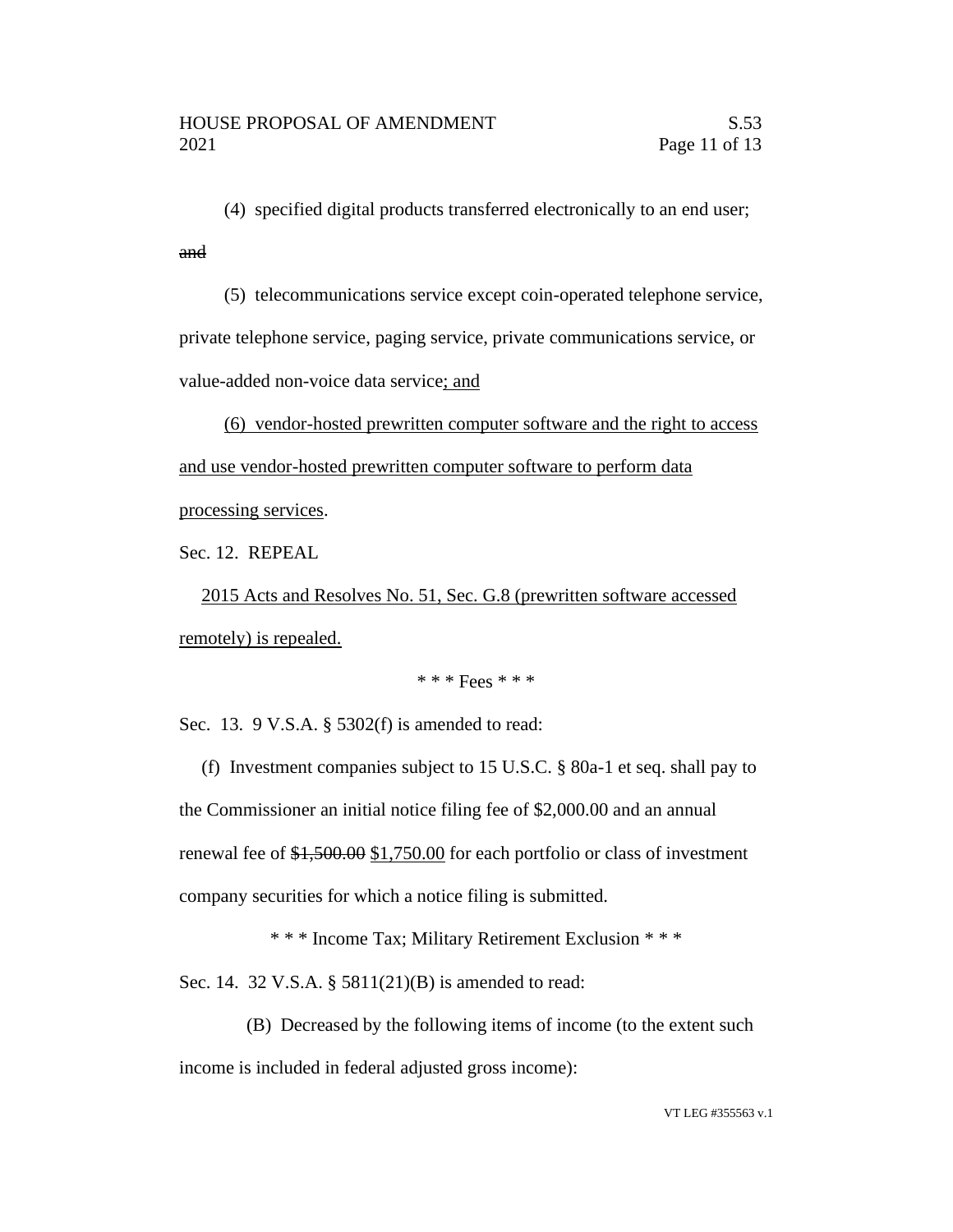\* \* \*

(iii) recapture of State and local income tax deductions not taken against Vermont income tax; and

(iv) the portion of federally taxable benefits received under the

federal Social Security Act that is required to be excluded under section 5830e of this chapter; and

(v) [Reserved.]

# (vi) the first \$10,000.00 of federally taxable U.S. military

retirement pay; and

\* \* \*

Sec. 15. 32 V.S.A. § 5813(y) is added to read:

(y) The statutory purpose of the exclusion of the first \$10,000.00 of federally taxable U.S. military retirement pay in subdivision 5811(21)(B)(vi) of this title is to recognize the military service of Vermonters who derive part of their income from military retirement pay.

\* \* \* Effective Dates \* \* \*

Sec. 16. EFFECTIVE DATES

This act shall take effect on July 1, 2021, except:

(1) Secs. 3 (80/20 rule definitions), 4 (minimum corporate income tax), 5 (single sales factor and repeal of throwback), and 6–7 (Finnigan method and